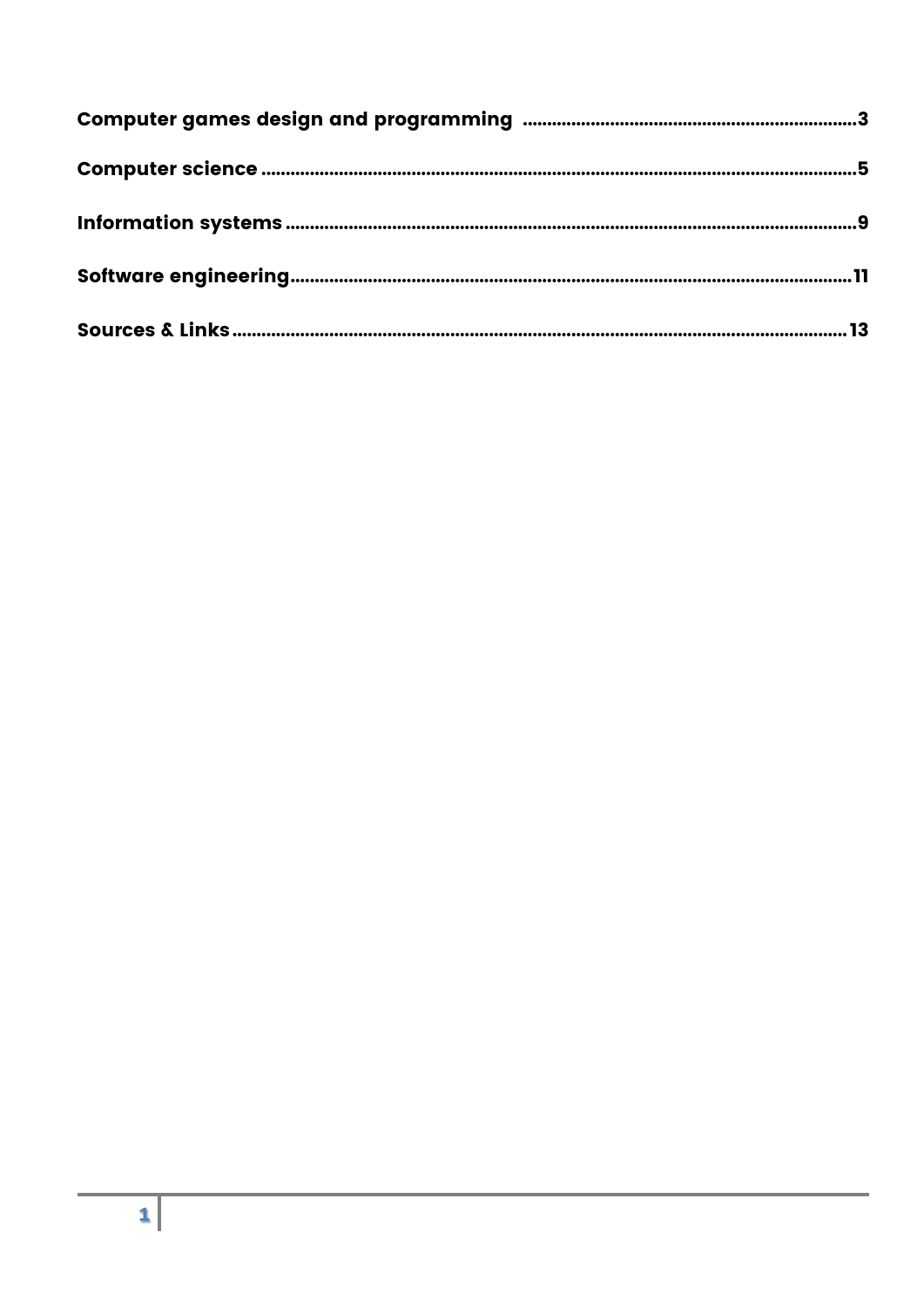Interested in studying computer science at university? Print out our list of questions when you're on an open day to help you get all the information you need about the course.

#### **About the course**

- Are my teachers also practitioners?
- How much of this course is based on theory?
- How much of the course is practical application?

#### **Facilities and equipment**

- What books/equipment is necessary for me to buy?
- How much time will I need to spend in the library/labs each week?

#### **Placements and work experience**

- Are there any industrial placements?
- Do I have to organise my own or will I have help?
- Is there a chance for me to study abroad?

#### **Assessment**

- What is the split between exam/ coursework/ group works/ presentations?
- Do I need to complete a dissertation/ research based project?
- What is the weighting for each part/year of the course?

#### **Computer science graduate prospects**

- How would you increase your experiences of software and technology through university? Can you do an intercalated year of computer science?
- Does the uni have contacts in industry?
- Will companies take on interns from this course?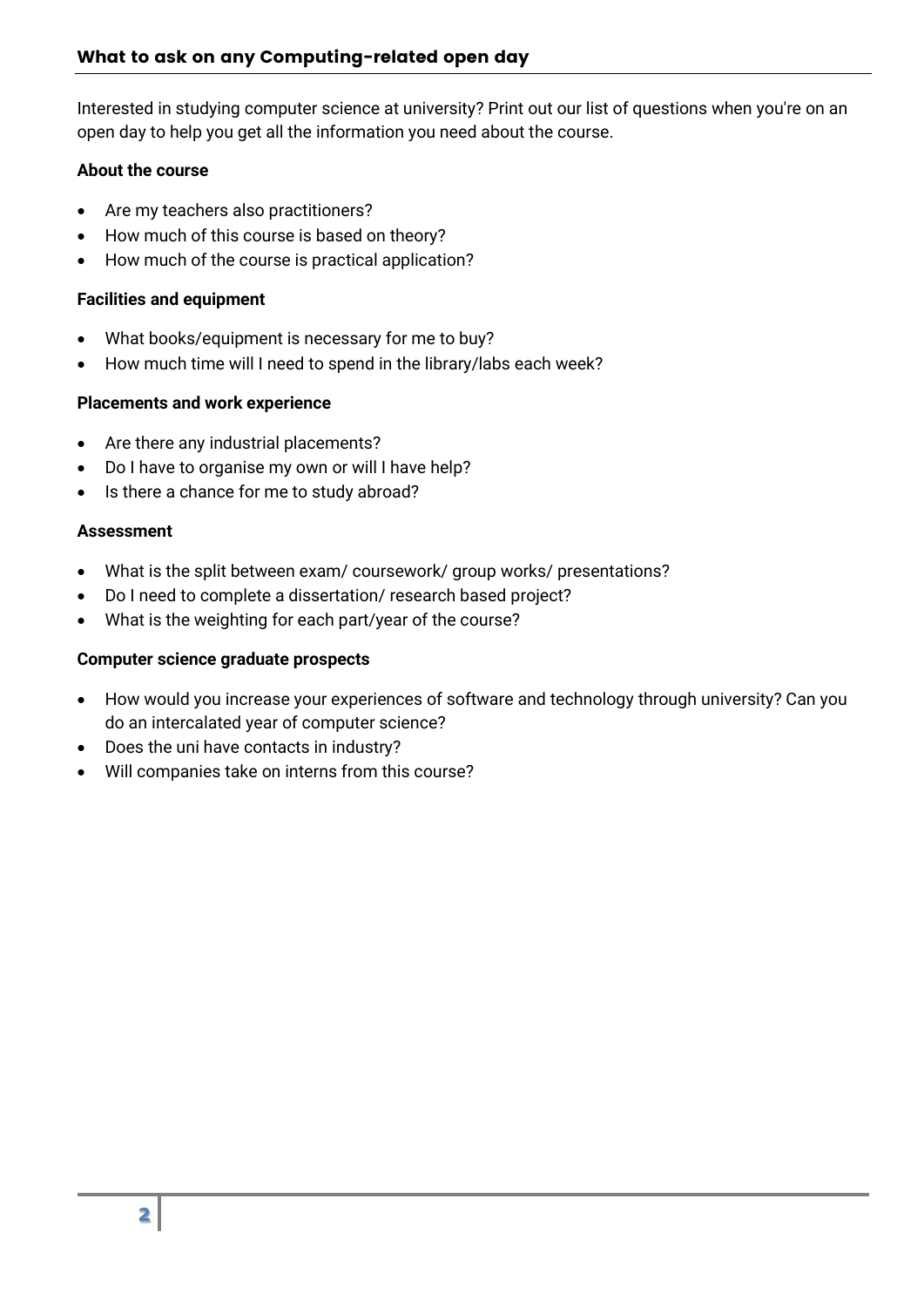### Computer games design and programming courses

If you love gaming why not turn this passion into a career in the dynamic interactive media industry? Most computer games courses give you the opportunity to gain design, technical and business skills, with modules in computer animation and 3D modelling, game analysis and testing and game production. Some courses focus more on games design and need creative thinkers; others focus on programming and the technical side, and would suit computer literate students with ability in maths.

- BSC
- VOCATIONAL
- COMMUNICATION SKILLS
- BA
- COURSEWORK-INTENSIVE
- COMPUTER-LITERATE
- TECHNICAL
- INTERACTIVE MEDIA
- DIGITAL GAMES
- ANIMATION

#### Example course modules

- Computer systems
- Digital graphics
- 3D modelling
- Drawing concept art for computer games
- Stop motion animation
- Multimedia design
- Developing computer games
- Object-orientated design for computer games
- Website production
- 2D animation production

#### Teaching hours / week

The time you'll spend in lectures and seminars each week will vary from university to university, so use this as a guide.



#### League tables for this subject

The [Guardian](https://www.theguardian.com/education/ng-interactive/2017/may/16/university-league-tables-2018) The Complete [University](http://www.thecompleteuniversityguide.co.uk/league-tables/rankings?s=Architecture) Guide The [Times](https://www.thetimes.co.uk/article/top-by-subject-mgbnm672r)

#### What students say about computer games design and programming

The content, my course being a games one, is programming-heavy, with some maths skills required. The majority of the work is practical programming, but there are some exams for certain subjects. My games course has access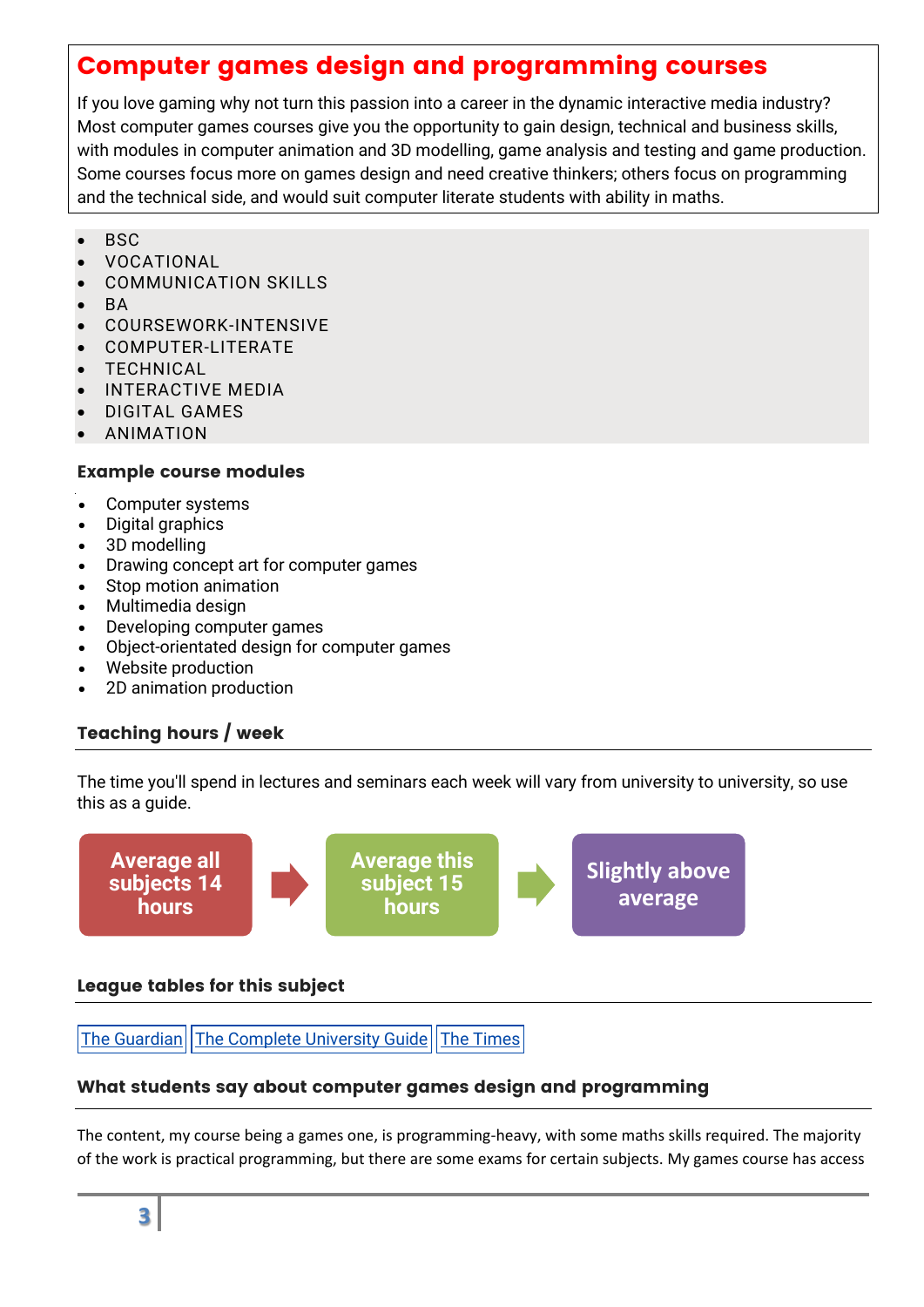to one of the few labs with development units for the PlayStation 3, and there are many standard computer labs we can use too.

#### *3rd year, Sheffield Hallam University*

I'm a programming student, so my classes are about 20% lectures and 80% practical work. Most of my work is done in the computer labs, and is mostly practical with a bit of writing needed. For my main class, it's very teamwork-orientated.

*2nd year, Glasgow Caledonian University*

#### A-levels (or equivalent) usually required

Maths (sometimes)

#### **Useful to have**

- Visual Arts
- Physics
- Computing
- ICT

#### Application checklist

Here's a guide to what to expect from the application process - also check individual university entry requirements, as these may differ.

- January application
- Personal statement

#### Examples of degrees and combined degrees for BHASVIC student's 2019 entry

- Computer Games (Software Development)
- Creative Technologies and Design (with a foundation year)
- Game Art

#### **See also Computer Science**

#### Transferable skills

Teamwork, IT & Technology, Problem solving, Social Skills, Organisation, Numeracy, Communication, Attention to detail, Creative thinking, Analytics, Project Management

#### Career prospects

This is a newly-classified subject area for this kind of data, so we don't currently have very much information to display or analyse yet. Gaming is a growing industry, and over time we can expect more students to study gaming-related degrees – and there could be new opportunities that open up for graduates in these subjects as the economy develops over the next few years.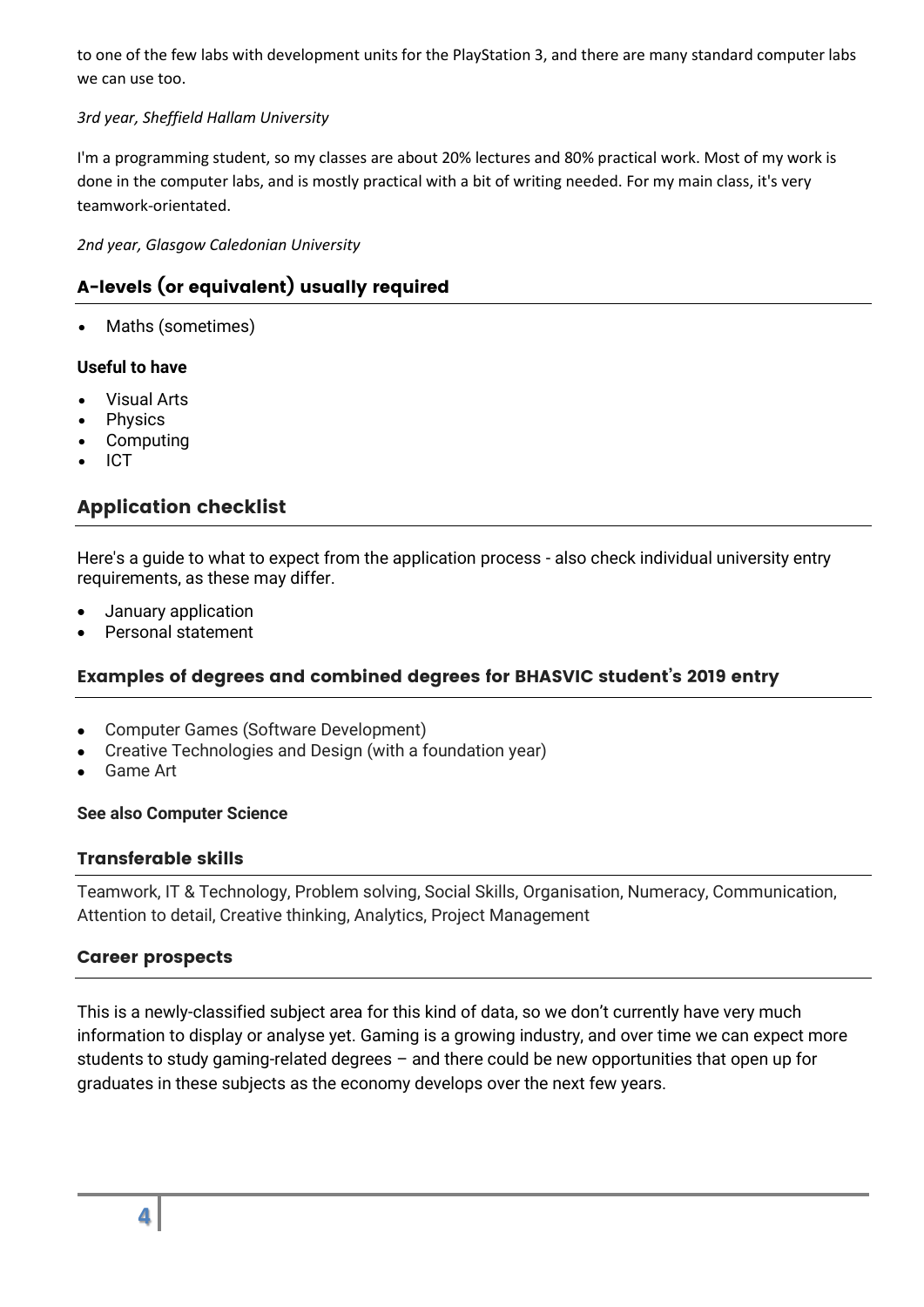#### Computer science courses

Would you like to play a part in the exciting and rapid changes in communication systems that impact on our daily lives? Do cutting-edge technologies such as 3D graphics, virtual reality and artificial intelligence appeal? You'll learn how computer programmes work, how users interact with them and design new systems using programming languages. Computer science graduates are in demand and you could work for a global technology company or areas such as finance, media or business.

**Example degrees:** Computer science, Software engineering, Computer networks, Artificial

intelligence, Cyber security, Games development

- MATHS
- BSC
- VOCATIONAL
- PRACTICAL PLACEMENTS
- TIME IN LABS
- PROBLEM-BASED LEARNING
- MATHEMATICAL NUMBER-CRUNCHING
- **SCIENCE**
- COMPUTER-LITERATE
- HIGHLY-TECHNICAL

#### Example course modules

- Organisational behaviour in practice
- Principles of programming
- Data management
- Mathematics for computer science
- Languages and computability
- Fundamentals of design
- PC technology
- Image processing
- Software systems development
- Human computer interaction

#### Teaching hours / week

The time you'll spend in lectures and seminars each week will vary from university to university, so use this as a guide.



The [Guardian](https://www.theguardian.com/education/ng-interactive/2017/may/16/university-league-tables-2018) The Complete [University](http://www.thecompleteuniversityguide.co.uk/league-tables/rankings?s=Architecture) Guide The [Times](https://www.thetimes.co.uk/article/top-by-subject-mgbnm672r)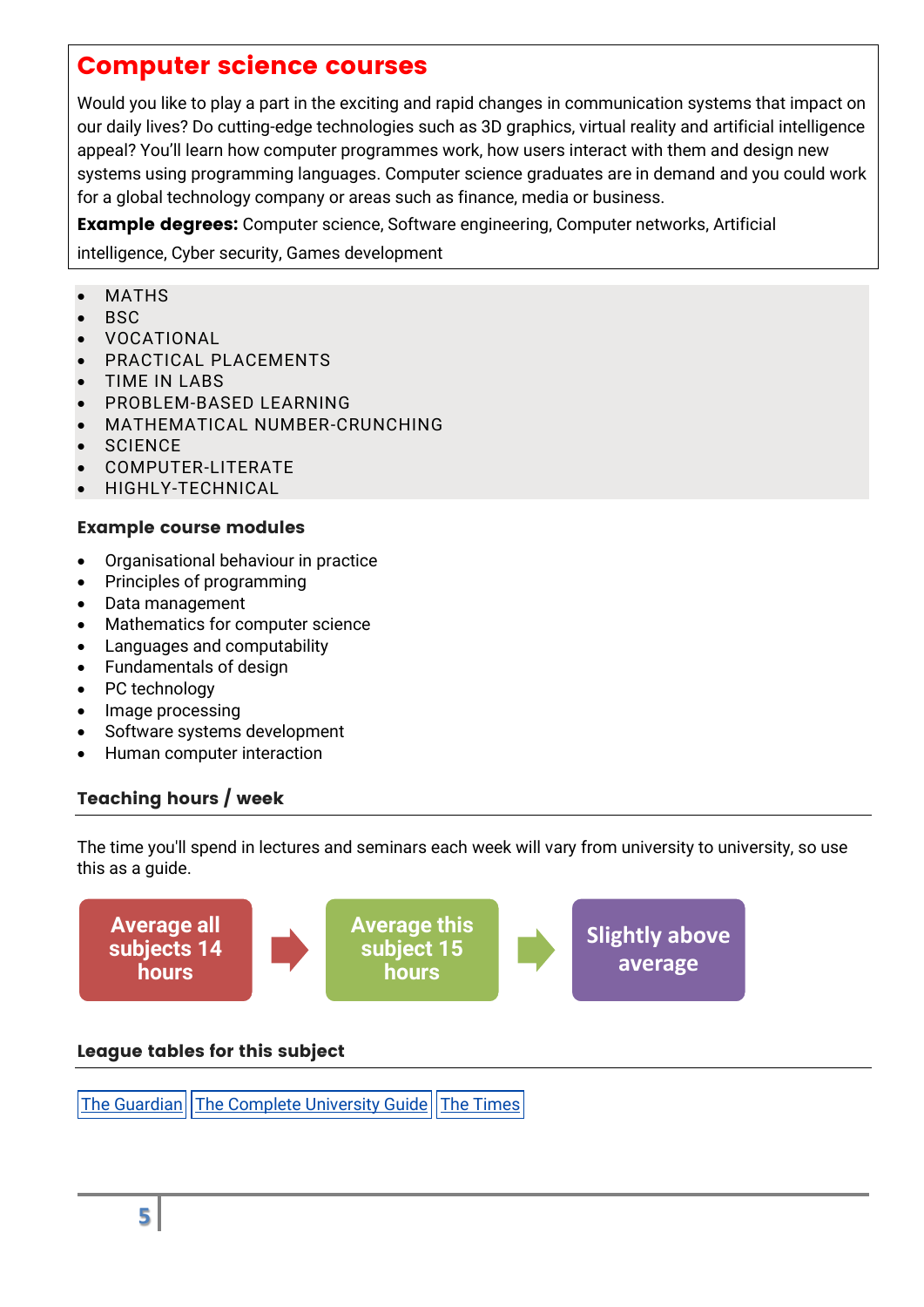On my computer science course, we have three types of teaching: labs, lectures and example classes. Labs are marked and you have demonstrators in each lab session to help you with the practical work. We have one or two lectures per week per course unit. In example classes, you have to do by yourself some similar examples to the ones explained in the lectures. The course is very interesting.

#### *2nd year, University of Manchester*

I'm doing computer science. If you haven't done programming before then it is quite challenging to start off with, but you get lots of help and support and it starts very basically. If you have done programming before then the first semester of programming will likely be quite easy. Programming is quite fun and you make a few programs of increasing complexity through the first year. Software engineering is about getting you familiar with how software is developed in industry. A lot of the first year maths is A-level maths, but there are a few extra things you have to learn.

#### *1st year, University of Bath*

On average I have four lectures per week - each of three hours - with additional hours (two-four extra hours) for practicals (lab sessions on programming, small group tutorials for a module). The content of my course consists of programming, some theory and some maths/logic modules. As someone who likes maths and found a likeness for programming in the first semester of my course, I find the content really interesting.

*2nd year, King's College London, University of London*

#### A-levels (or equivalent) usually required

Maths (sometimes)

#### **Useful to have**

- Computing
- Further maths
- Physics
- Philosophy
- ICT

#### Application checklist

Here's a guide to what to expect from the application process - also check individual university entry requirements, as these may differ.

- January application
- Personal statement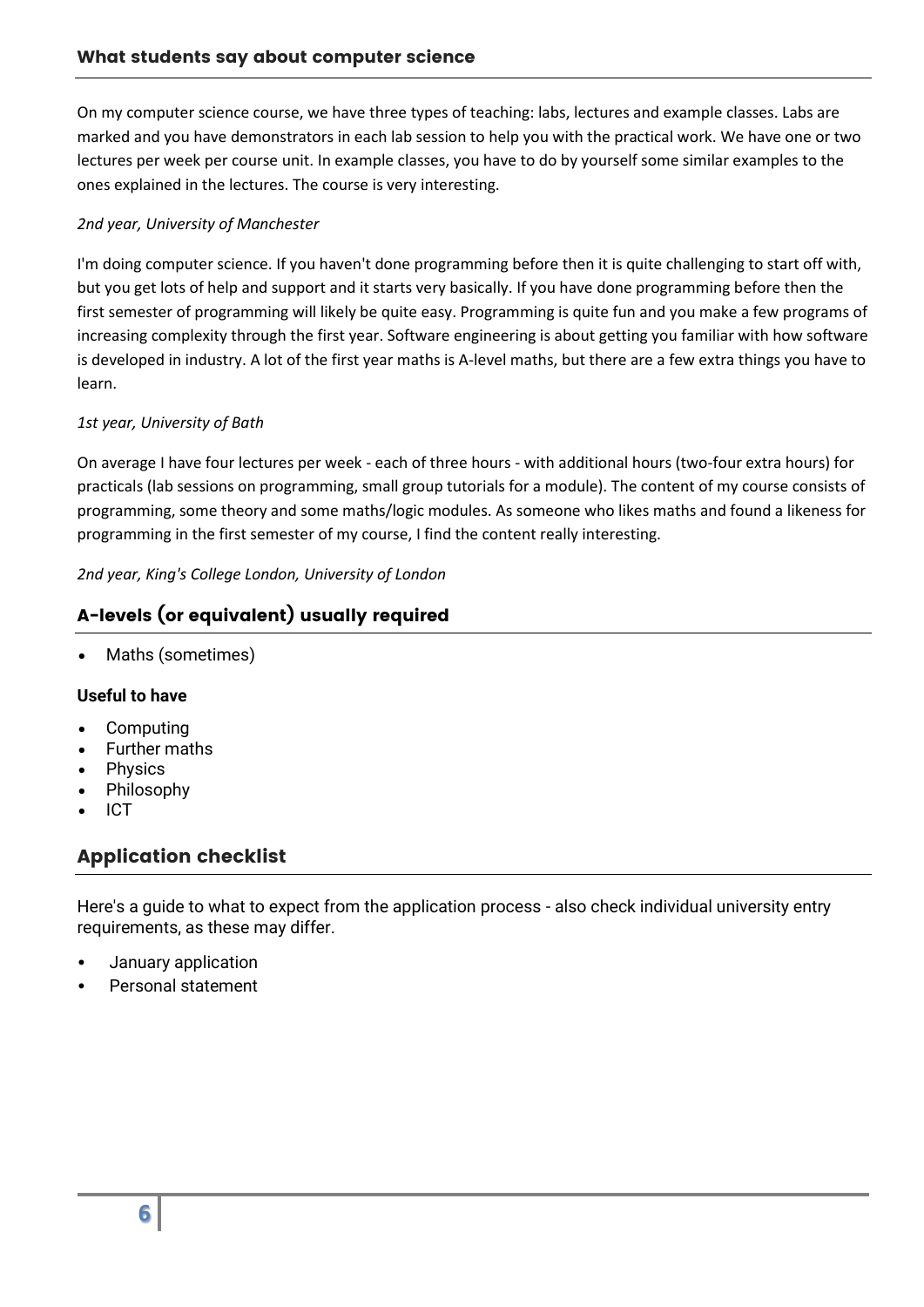**In Sept 2019, 46 BHASVIC students went onto study Computingrelated degrees at 29 different universities** 

Computing degrees often combine with other subjects including Maths, Media and Graphics.

Students can study a variety of Computing and IT qualifications at BHASVIC through both A-level and BTECs.



#### Top 10 Universities for Economics - Complete University Guide 2020

- **Cambridge, Imperial, Oxford, St Andrews, Warwick**
- **Durham, Southampton, Birmingham, Leeds**  all very high student satisfaction scores
- **UCL, Glasgow, York, Sheffield**  all with top graduate prospects

#### Examples of degrees and combined degrees for BHASVIC student's 2019 entry

- **•** Business Computing with Cyber Security
- Game Art
- Artificial Intelligence
- Computer Science & Mathematics with Industrial Experience (4 years)
- Computer Science with Placement
- Computer Science with Industrial Placement
- Computing (International Programme of Study)
- Computer Science with a Year-in-Industry
- Computing Sciences (with a foundation year)
- Computer Science
- Computer Science with Innovation
- Computer Science and Artificial Intelligence (with an industrial placement year)
- Computer Science (Artificial Intelligence) with a Year-in-Industry
- **•** Business Information Systems
- Computing and Information Technology
- Mathematics and Computer Science
- Computer Games (Software Development)
- Cyber Security and Forensic Computing
- Computer Science with Cyber Security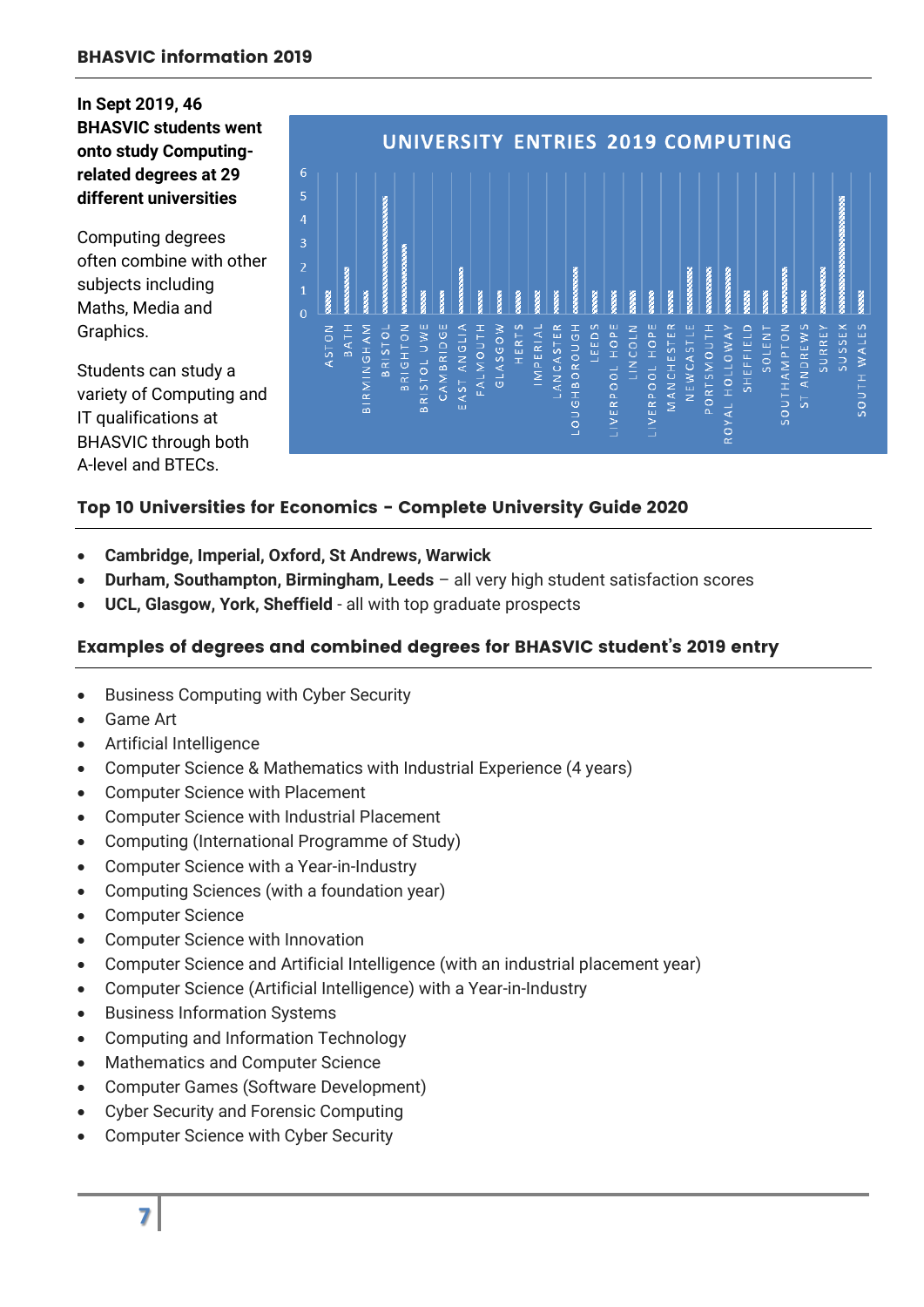#### Employability

Most businesses rely on computers to function effectively and there are opportunities within the IT departments of major organisations in many sectors. It's also possible to set up your own business providing IT services such as web design and consultancy. 2/5 of graduates in employment in the UK six months after graduation are working as programmers and software development professionals. Six of the top ten jobs held by graduates are related to computer sciences and include web design and IT operations technician. The UK is very short of programmers and Cyber Security specialists.

#### What employers like about this subject

Some of the most popular degrees in the country are focused on computer science so there are a lot of options on offer depending on what you want to study. Subject-specific skills you can learn include different programming languages; construction and maintenance of computer hardware and computer modelling and analysis. In a highly digitised world, there are few employers who don't value computing specialists. Last year, some of the industries that employed the most computer scientists - apart from the many branches of the IT industry itself – included electronics, oil and gas, and printing and publishing.

#### Transferable skills

Teamwork, IT & Technology, Problem solving, Social Skills, Organisation, Numeracy, Communication, Attention to detail, Creative thinking, Analytics, Project Management

#### Example careers

- Applications developer
- Forensic computer analyst
- Systems analyst
- Computational linguist
- Data scientist
- Network engineer
- **Bioanalysis**
- Software developer
- Web designer
- IT support technician

#### **Other real-life job examples**

- Management consultant
- IT manager
- Graphic designer

#### Local market information

#### **Working in the Cyber Sector – a look at KPMG**

For anyone interested in a career in Cyber, the KPMG website is worth a visit. In addition to their current vacancies in Risk Consulting there are some videos on the diverse projects within the industry and the advancement of women at KPMG. The KPMG apprenticeship programme is also open.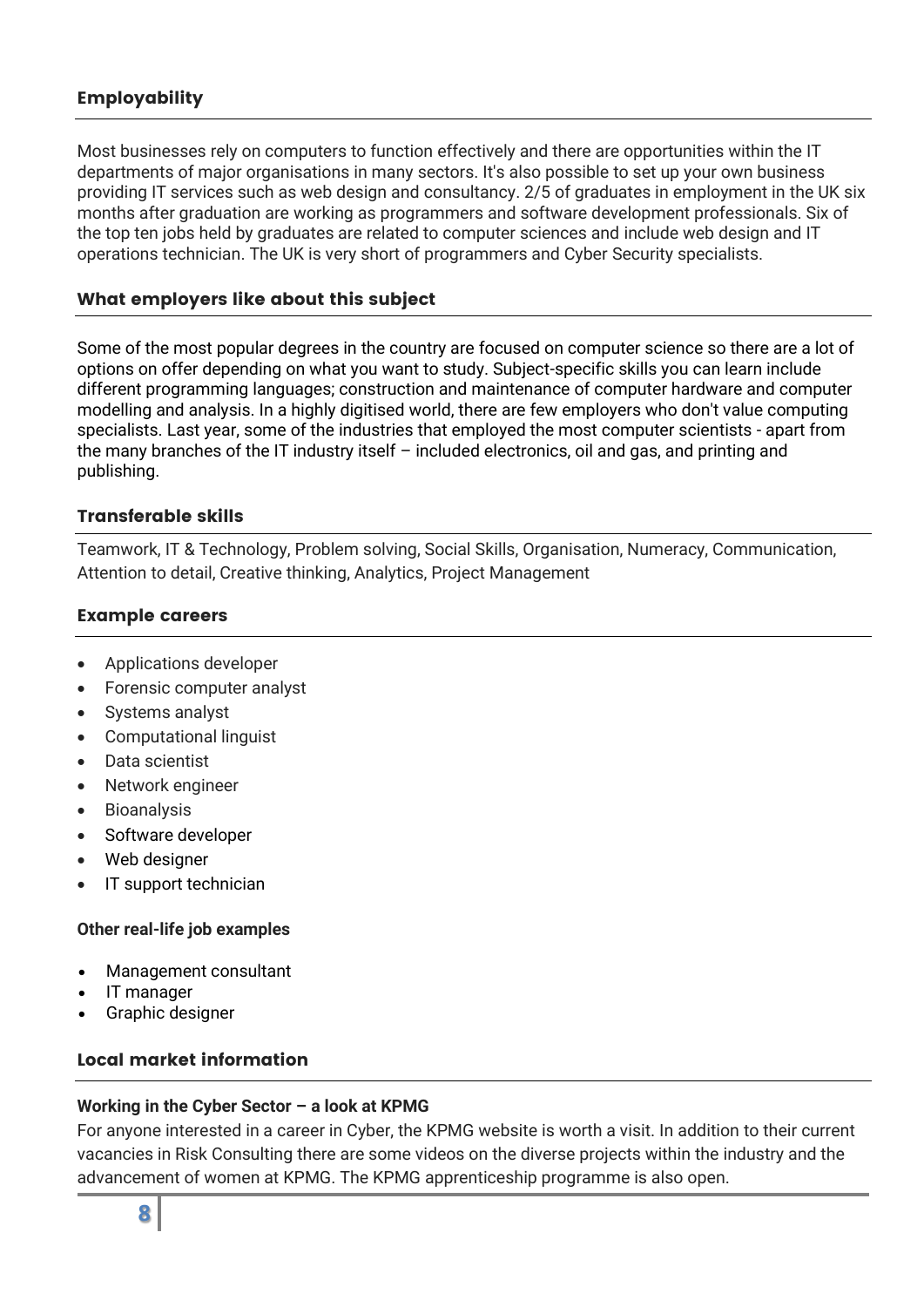#### Information systems courses

Businesses, organisations and individuals across a spectrum of sectors and fields rely on complex computer systems to carry out their day-to-day needs and tasks. As these demands become more ambitious, there is a growing need for individuals to interpret these systems, understanding what a business needs and translating these into applicable systems. With a qualification in information systems, you'll gain an in-depth knowledge of how to build such large-scale information systems to prepare you for a career where you can transition across multiple areas.

- $-BSC$
- PRACTICAL PLACEMENTS
- TIME IN LABS
- PROBLEM-BASED LEARNING
- COMPUTER-LITERATE
- HIGHLY-TECHNICAL
- PRACTICAL

#### Example course modules

- Computer systems
- Business analysis and solution design
- Introduction to information systems
- Programming in Java
- Operating system concepts
- Software engineering
- Information strategy and management
- Core management concepts

#### Teaching hours / week

The time you'll spend in lectures and seminars each week will vary from university to university, so use this as a guide.



#### League tables for this subject

The [Guardian](https://www.theguardian.com/education/ng-interactive/2017/may/16/university-league-tables-2018) The Complete [University](http://www.thecompleteuniversityguide.co.uk/league-tables/rankings?s=Architecture) Guide The [Times](https://www.thetimes.co.uk/article/top-by-subject-mgbnm672r)

#### A-levels (or equivalent) usually required

No Specific Requirements

#### **Useful to have**

Mathematics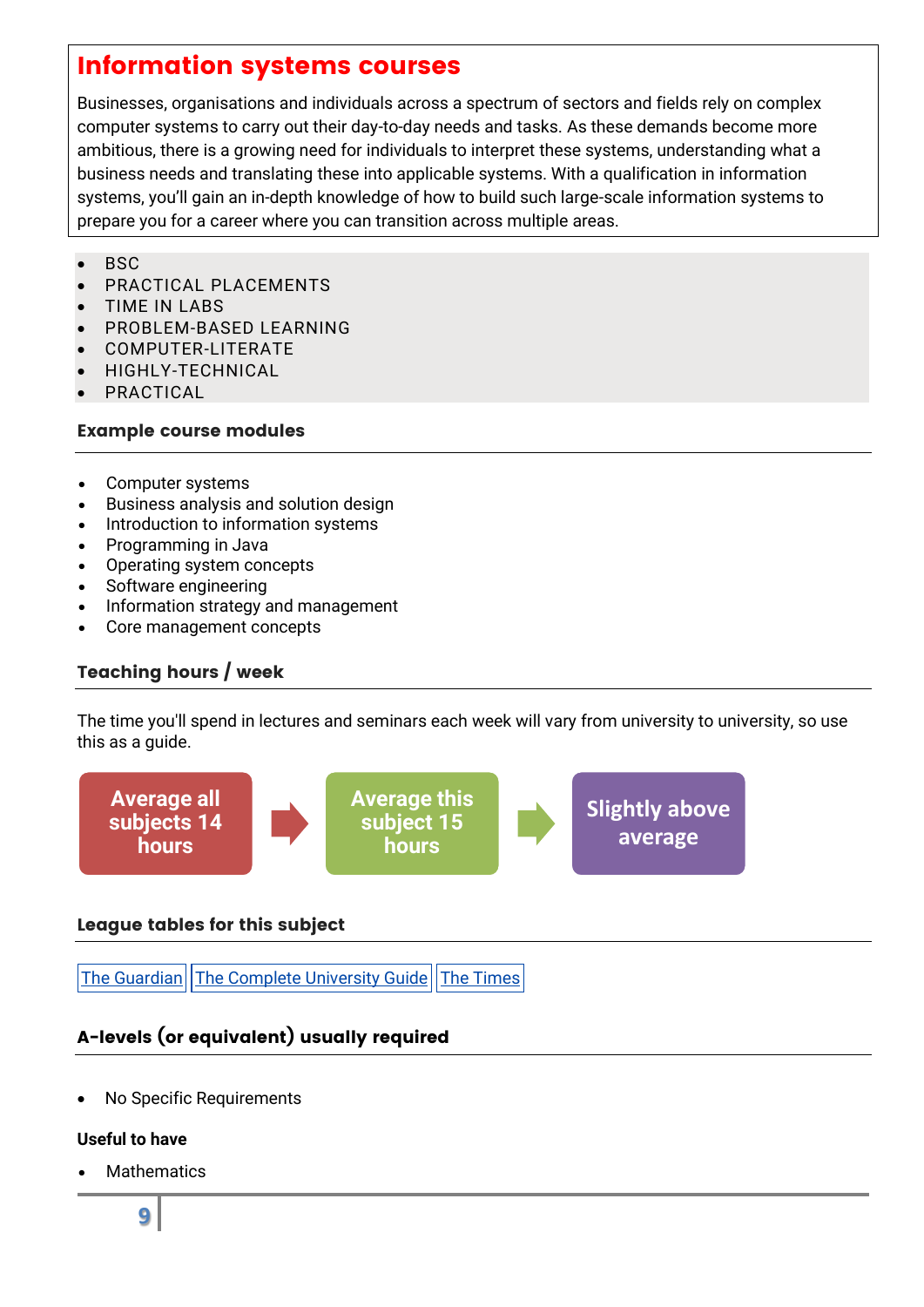Here's a guide to what to expect from the application process - also check individual university entry requirements, as these may differ.

- January application
- Personal statement

#### Examples of degrees and combined degrees for BHASVIC student's 2019 entry

- Business Information Systems
- Computing and Information Technology

#### **See also Computer Science**

#### Career prospects

With an expert understanding of information systems, you'll find that you have a large number of graduate opportunities available to you. A large part of information systems is taking huge amounts of data, and creating and managing software and hardware which interacts with this e.g. gathering, storing, filtering and distributing this. So in the era of "Big Data" where information about individuals is being recorded on a grand level, there is a high demand for individuals who can create systems to manage this. That said the field can be competitive. That's why it's important to gain as much additional work experience on top of any you undertake as part of your degree; especially that where you get to interact with individuals in a corporate setting, so you can sharpen your commercial awareness and ability to interpret business needs from those without a technical background, and advise them onwards.

#### Jobs where this degree is useful

- Information systems manager
- Network administrator
- Systems analyst

#### **Other real-life job examples**

- Applications developer
- IT Technical support officer
- IT Sales professional

#### What employers like about this subject

Contrary to the popular myth about those who work in IT, solid communications skills are advantageous, especially when explaining complex computing ideas to those without any such background. Those who can act as a bridge between different facets of a business will find many opportunities open up to them. Essentially, you'll be problem-solving as you analyse technical solutions and apply them to a business's problems, both highly-desirable skills in the eyes of employers. Additionally, you'll gain many technical skills such as knowledge of various programming languages. Meanwhile those in information systems manager roles will be charged with managing a team of programmers and analysts; these leadership skills are generally valuable as you progress in your career.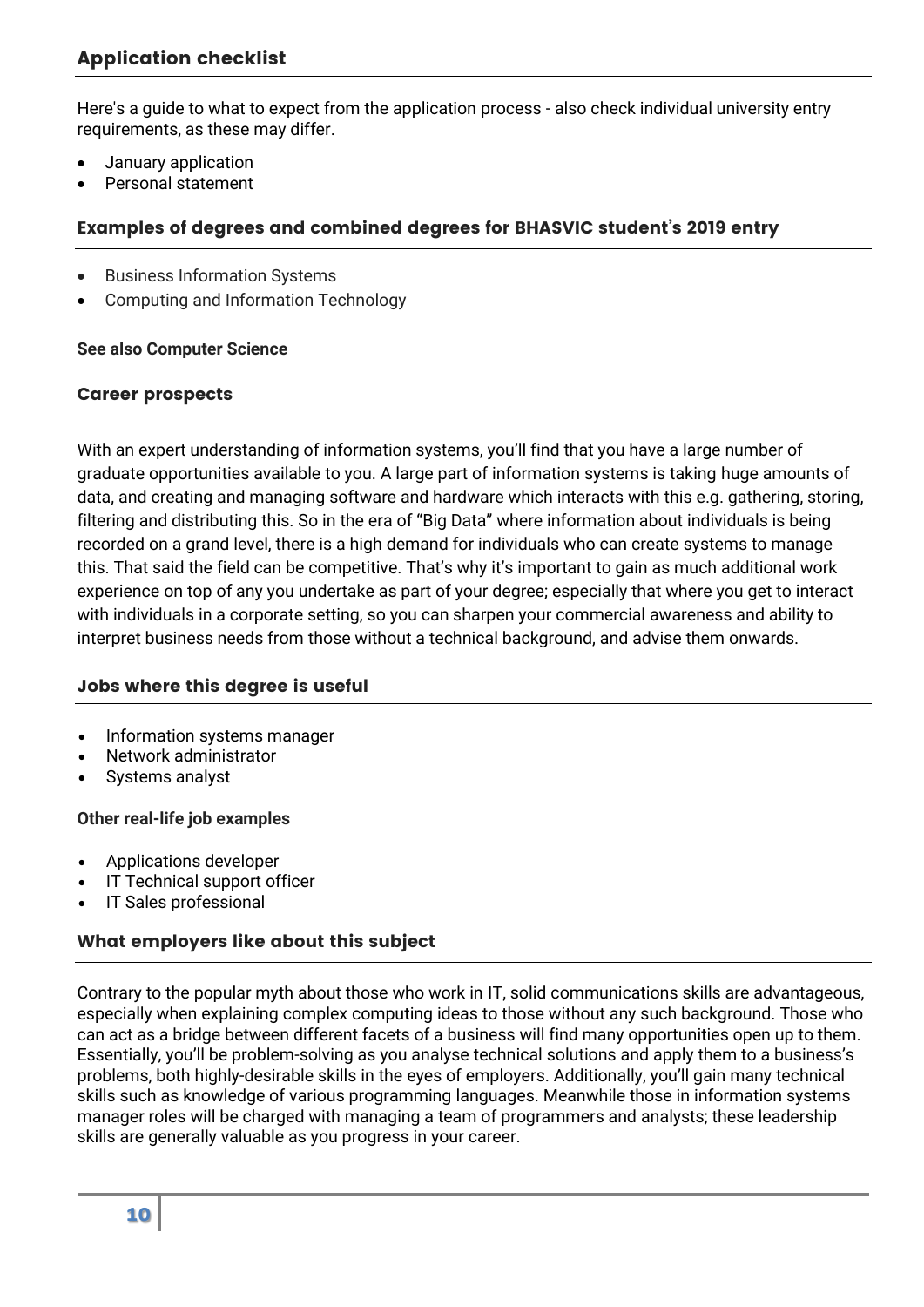#### Software engineering courses

Software touches so many corners of our daily life. Without it, computers would be useless to us because we need software to deliver instructions to fulfil our practical actions and needs. Software engineering takes the application of engineering and applies it to the creation of software. However software engineering goes beyond simply creation, also dealing with maintenance and management. It's also distinct from programming in that software engineers work as part of a team to develop a solution to a problem.

- VOCATIONAL
- TIME IN LABS
- EXAM-INTENSIVE
- COURSEWORK-INTENSIVE
- COMPUTER-LITERATE
- HIGHLY-TECHNICAL
- BENG
- PROBLEM-SOLVING LEARNING
- PRACTICAL

#### Example course modules

- Business analysis and solution design
- System environments
- Networking and operating systems
- Database and UML modelling
- Programming and user interface design
- Programming language paradigms
- Information systems
- Computer algorithms and modelling
- Communications systems
- Application and web development

#### Teaching hours / week

The time you'll spend in lectures and seminars each week will vary from university to university, so use this as a guide.



#### League tables for this subject

The [Guardian](https://www.theguardian.com/education/ng-interactive/2017/may/16/university-league-tables-2018) The Complete [University](http://www.thecompleteuniversityguide.co.uk/league-tables/rankings?s=Architecture) Guide The [Times](https://www.thetimes.co.uk/article/top-by-subject-mgbnm672r)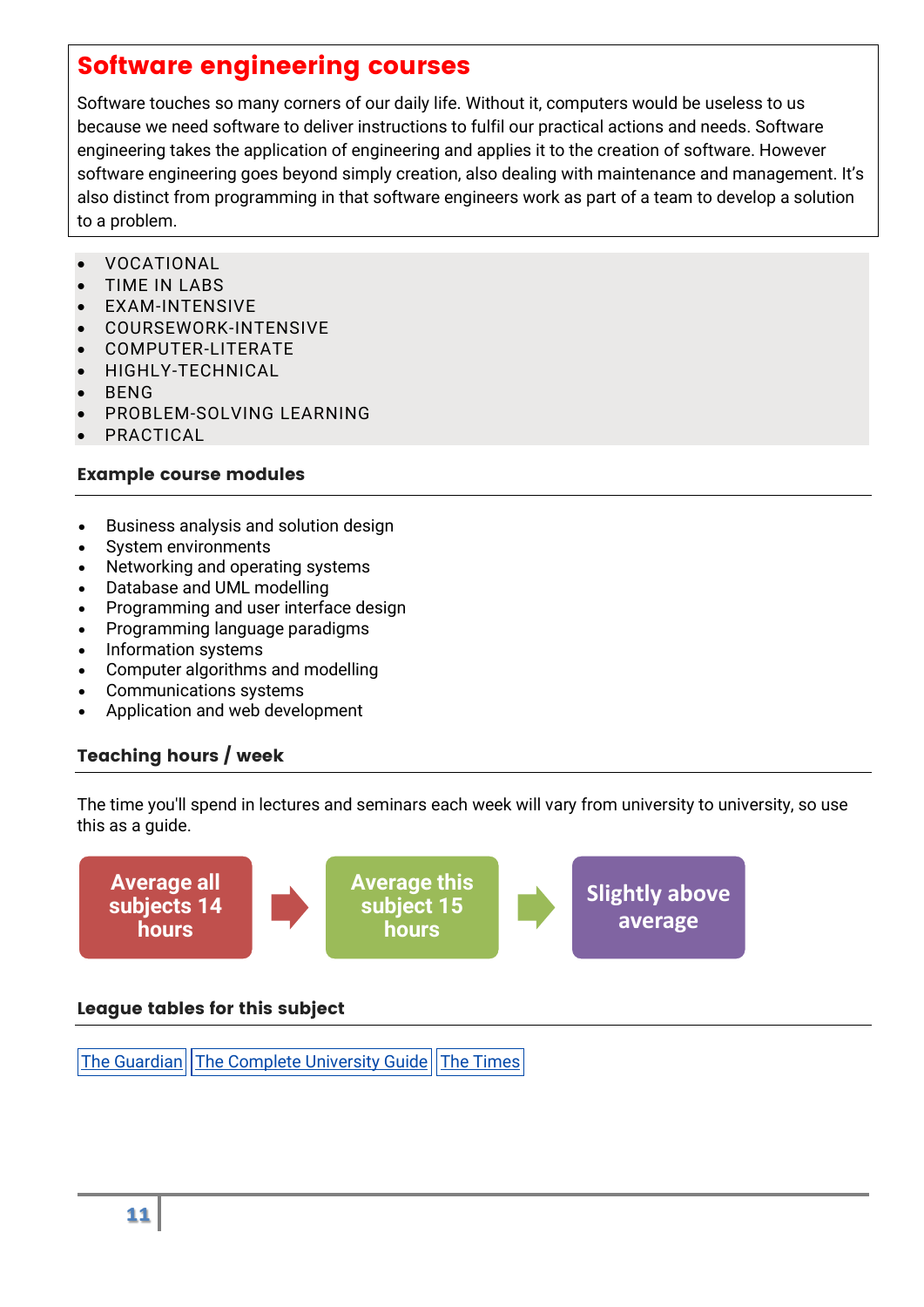Maths

#### **Useful to have**

Computing

#### Application checklist

Here's a guide to what to expect from the application process - also check individual university entry requirements, as these may differ.

- January application
- Personal statement

#### Examples of degrees and combined degrees for BHASVIC student's 2019 entry

Software Engineering for Business

#### **See also Computer Science**

#### Career prospects

Software engineering graduates are equipped to enter the innovative software industry, but can actually find employment in any company which has a hand in computer systems. The role of software engineer is still pretty new; but with the explosion of mobile technology, apps and data-processing systems in all facets of life, the area has witnessed massive growth in a short space of time. Plus more and more objects are being fitted with computer systems which require special software to carry out commands. Popular roles include software architects, software engineers and software developers, but can also stretch to cyber security managers and IT consultants. Employers can range from e-commerce sites and government agencies to tech giants and even the military. While many graduates work in large teams, there are opportunities as independent consultants too.

#### Transferable skills

Teamwork, IT & Technology, Problem solving, Social Skills, Organisation, Numeracy, Communication, Attention to detail, Creative thinking, Analytics, Project Management

#### Jobs where this degree is useful

- IT Project manager
- IT Systems analyst
- Site developer

#### **Other real-life job examples**

- Software consultant
- Technical consultant
- Project manager